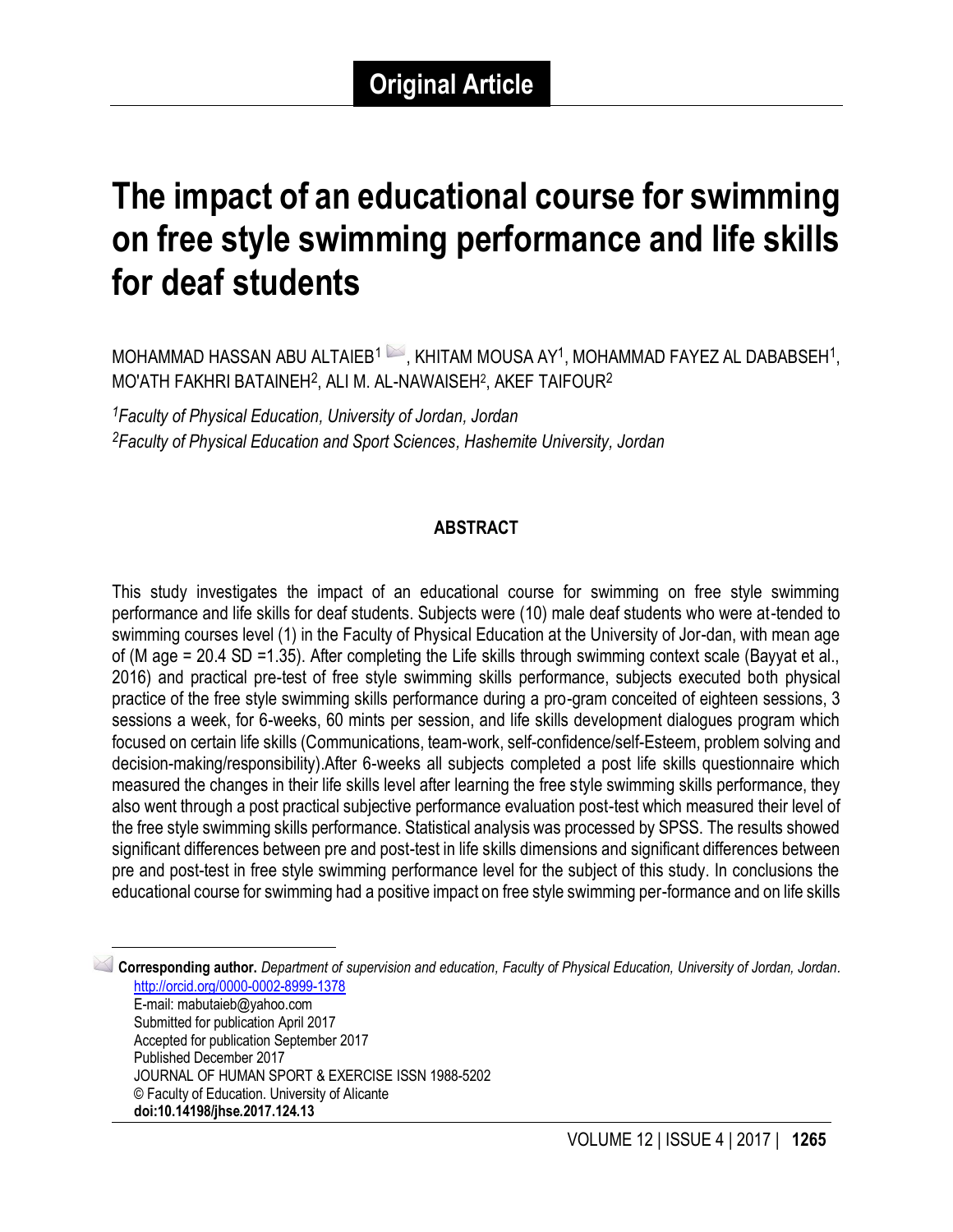for deaf students in the faculty of physical education at the University of Jordan. **Key words:** EDUCATIONAL COURSE, LIFE SKILLS, FREE STYLE, SWIMMING, DEAF STUDENTS.

#### **Cite this article as:**

Abu Altaieb, M., Ay, K., Al Dababseh, M., Bataineh, M., Al-Nawaiseh, A., & Taifour, A. (2017). The impact of an educational course for swimming on free style swimming performance and life skills for deaf students. *Journal of Human Sport and Exercise, 12*(4), 1265-1277. doi[:https://doi.org/10.14198/jhse.2017.124.13](https://doi.org/10.14198/jhse.2017.124.13)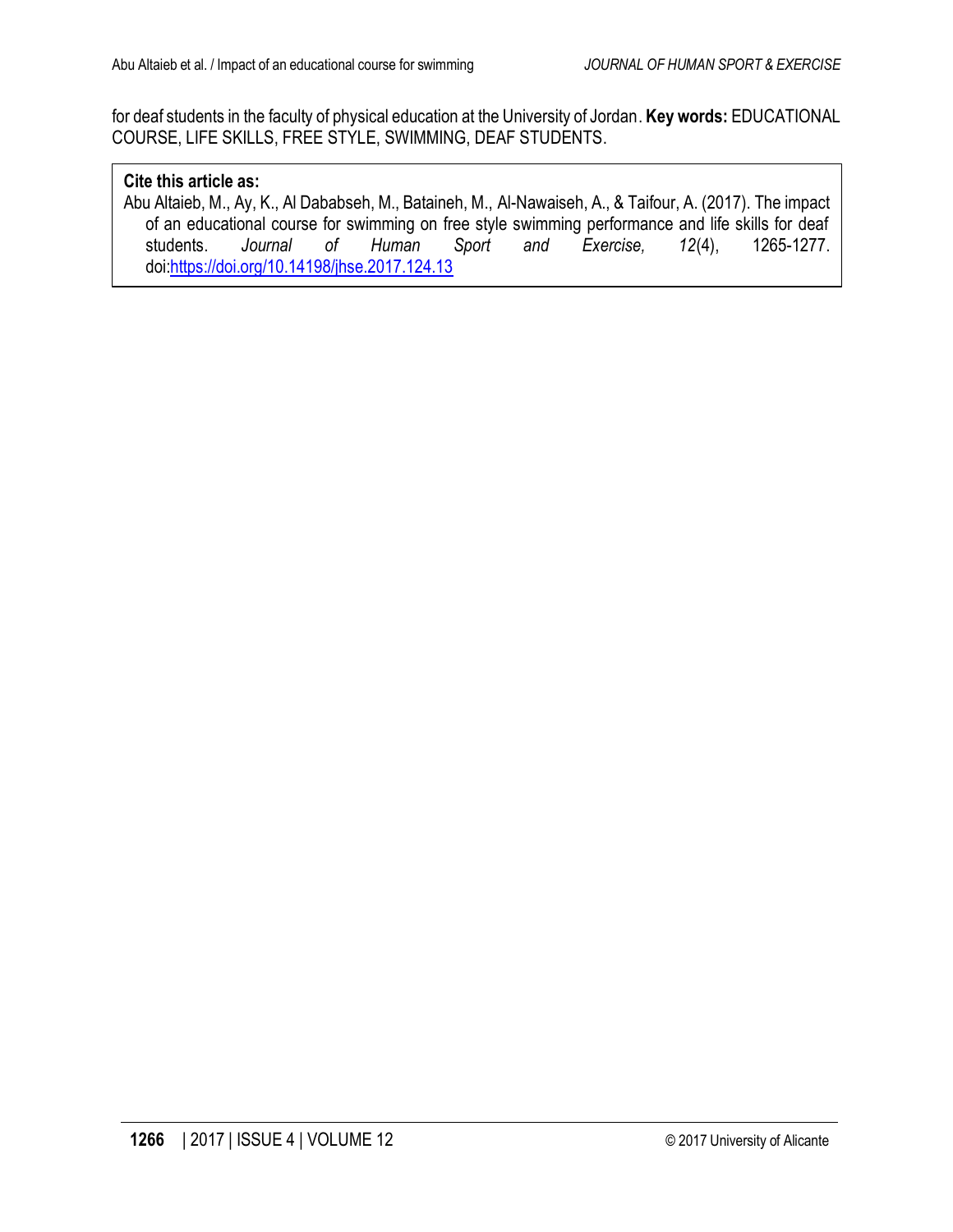## **INTRODUCTION**

Sport for persons with disabilities is not a new concept, but its full potential as a powerful, low-cost means to foster greater inclusion and well-being for persons with disabilities is only beginning to be realized, sport works to improve the inclusion and well-being of persons with disabilities in two ways: by changing what communities think and feel about persons with disabilities and by changing what persons with disabilities think and feel about themselves, the first is necessary to reduce the stigma and discrimination associated with disability, the second empowers persons with disabilities so that they may recognize their own potential and advocate for changes in society to enable them to fully realize it. (DePauw, 2005). The community impact and individual impact of sport help reduce the isolation of persons with disabilities and integrate them more fully into community life, sport changes community perceptions of persons with disabilities by focusing attention on their abilities and moving their disability into the background. (DePauw& Gavron, 1995).

Through sport, persons without disabilities encounter persons with disabilities in a positive context (sometimes for the first time) and see them accomplish things they had previously thought impossible. (Parnes & Hashemi, 2007). Sport changes the person with a disability in an equally profound way. For some, it marks their first experience of human agency, it enables them to make choices and take risks on their own, for others, the gradual acquisition of skills and accomplishments builds the self-confidence needed to take on other life challenges such as pursuing education or employment. Sport also provides opportunities for persons with disabilities to develop social skills, forge friendships outside their families, exercise responsibility, and take on leadership roles, through sport, persons with disabilities learn vital social interaction skills, develop independence, and become empowered to lead and make change happen. (Fukuchi, 2007).

Sport can be a powerful tool for transforming community attitudes and empowering individuals through the acquisition of new physical and social skills, self-confidence and positive relationships, the power of sport as means to improve the lives of persons with disabilities is reflected in a range of international agreements, strategies and instruments. As early as 1978, UNESCO identified the value of sport for persons with disabilities in its International Charter of Physical Education and Sport. The Charter called on countries to make special opportunities available to develop persons with disabilities personalities to the fullest through physical education and sport programs suited to their requirements (UNESCO, 1978). In 1982, the United Nations developed the World Program of Action, a global strategy to enhance disability prevention, rehabilitation and equalization of opportunities; this stated that member delegations should encourage all forms of sports activities of disabled persons among other things, through the provision of adequate facilities and the proper organization of these activities (United Nations, 1982). The Program set the stage for the United Nations International Decade of Disabled Persons 1983–1992, during which governments were encouraged to implement its provisions. In 1993, the United Nations adopted The Standard Rules for the Equalization of Opportunities for Persons with Disabilities, which also addressed the right to sport for persons with disabilities (United Nations, 1993).

In some places, persons with disabilities have succeeded in being seen for their abilities, rather than their disabilities, elsewhere, people suffer from social stigma associated with their disability; stigma consists of unfounded stereotypes, inaccurate assumptions, negative perceptions and prejudice. In many communities, stigma causes some children to refuse to play with children with disabilities, teachers to avoid asking what a student with a disability can do, and employers refusing to hire a person with a disability because they believe they are inferior to persons without disabilities. (Toronto: Inclusion International, 2006).The more that disability issues are addressed in mainstream society, the more persons with disabilities will be accepted,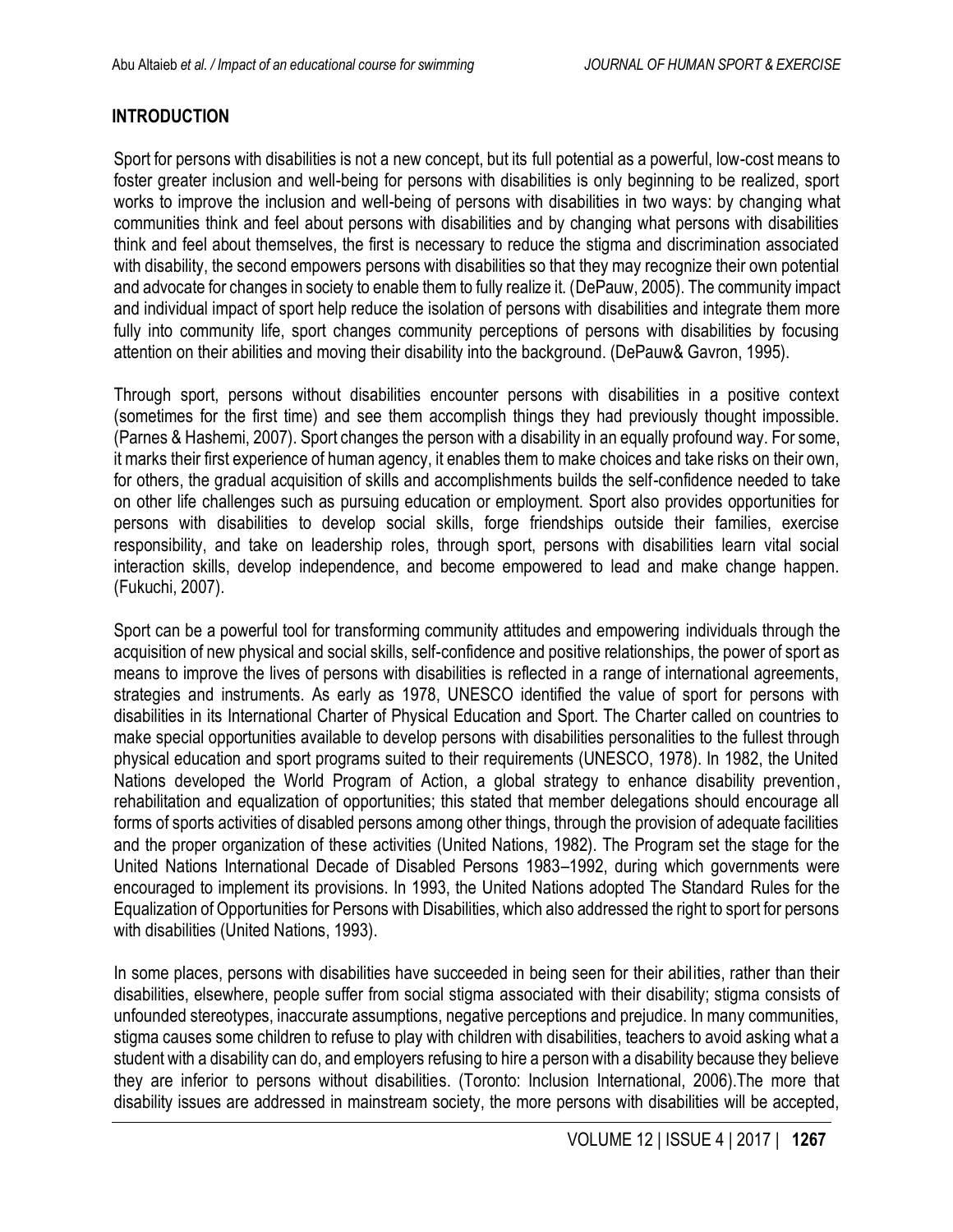sport can help combat stigma because it places persons with disabilities in a position where their skills are highlighted, the focus is not on their disability but their ability to score a goal or make the game-winning assist, using sport, persons with disabilities can work to remove the stigma confronting them in their own communities, this point is underscored by the Office of the High Commissioner for Human Rights (Walker, 2007).

Stigma is not only an external barrier, preventing persons with disabilities especially deaf persons from accessing social, economic and political rights, but it is often an internal barrier, causing deaf persons to question their own worth in society, sport is well suited to helping deaf persons acquire social skills, they may be lacking, it teaches individuals how to communicate effectively as well as the significance of teamwork and cooperation, goal-setting, self-discipline, respect for others, and the importance of rules, sport also enables deaf persons to take risks and learn how to manage failure and success in a safe and supportive environment, coaches and teammates provide important role models and can help deaf persons to develop skills they can apply in other aspects of their lives, such as employment (Conroy, 2007).

Deaf Persons generally excluded from social life from a young age, exclusion deprives them of opportunities to engage and develop relationships with others, while these opportunities are essential to their social development and important determinants of health and well-being. As a result, deaf persons may have had very little experience greeting people, carrying on conversations and interacting with others, sport contributes to normalization, enabling deaf persons to share their experiences and enjoy camaraderie with others who understand their challenges and capacities, through this peer interaction, deaf persons develop a positive sense of self and group identity because they no longer feel set apart they are like everyone else (Mastandrea,2007).

Sport also provides a forum to enable persons with disabilities to build the skills they need to advocate for and influence change (Mastandrea,2007). The awareness and confidence that persons with disabilities gain through sport are often the impetus for engaging in advocacy work, as the communication, leadership and teamwork skills they develop are easily transferred into this new arena. For example, Manuel Gaiato contracted polio as a young child in Angola. He became interested in playing sports after seeing photos of wheelchair basketball. Through involvement in a local sports project, Sports for Life, he was given an opportunity to play. Through practice and perseverance, he was elected captain of his basketball team and began speaking about his experiences at schools and sports events. At the age of thirty, Manuel Gaiato has become the key spokesperson for disability rights in eastern Angola and is well known throughout the country for his advocacy work. His recognition in the sports world has earned him regular meetings with government officials and policy-makers for the purpose of improving conditions for persons with disabilities. As a direct result of his lobbying, and that of other Sports for Life staff and participants, wheelchair basketball and amputee football have both been adopted at the national level by Angola's National Paralympic Committee (Parnes & Hashemi,2007).

The impact of sport and exercise on life quality and on different psychological variables beside athletic performance has been inquired and tested by many exercise psychologists (Sajadian & Mehr 2011). Students who have learned to effectively deal with the demands of university life through mastery of life, academic, and athletic skills have a better chance of succeeding at multiple tasks in their lives (Vernacchia, 2007). Programs that help physical education students to recognize how to transfer their mental skills which they have learned from sport to their lives outside of sport can lead to improve their quality of life as a whole (Danish et al., 1993). Physical activities have the potential to reduce health risk factors and positively affect other physiological subsystems in the body during certain critical developmental periods (Kozub, 2003). It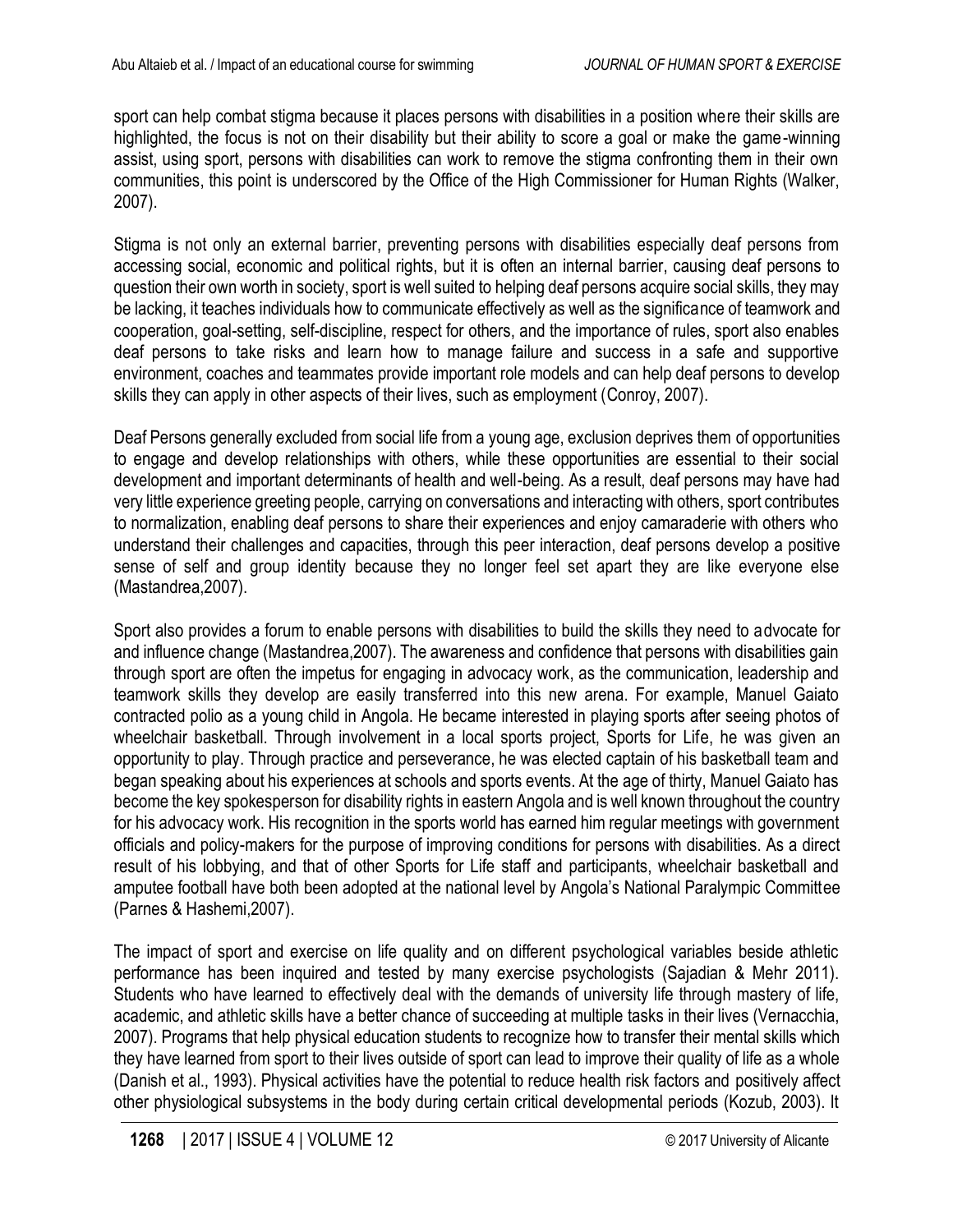has been found that often times, the skills needed to enhance sport performance and to succeed in life are essentially the same (Danish et al., 2005). When all students deserve an equal opportunity to develop the skills that will help them to succeed socially and academically once they enter college (Rasnack, 2011) Some deaf students, because of their communication difficulties, may come across as quite shy or quiet, they may lack confidence or self-esteem and find it difficult to interact with others (Deaf Children's Society, 2012). Consequently, deaf and hard of hearing students not only may struggle academically, but they may experience challenges in their social relationships (Batten, Oakes & Alexander, 2014; Vaccari & Marschark, 1997). These factors may place mental health and emotional well-being at risk (Margaret Brown & Cornes, 2014), even for students with minimal hearing losses, that's why deaf students usually struggle with the development of social skills (Moeller, 2007).

Sport activities improve physical, psychological and social development of people with disabilities and affect their physical, cognitive, social and psychological developments positively and make their adaptation to social life much easier (Levent, 2012). Sport activities also facilitate their integration into the society, sport works to improve the inclusion and well-being of persons with disabilities by changing what communities think and feel about persons with disabilities and by changing what persons with disabilities think and feel about themselves , the first is necessary to reduce the stigma and discrimination associated with disability, the second empowers persons with disabilities so that they may recognize their own potential and provide them with many life skills, the community impact and individual impact of sport help reduce the isolation of persons with disabilities and integrate them more fully into community life, All education institutions in society including physical education departments should promote more efforts that encourage sports activities for children and youth students with disabilities, and the implementation of measures to ensure their access to rehabilitation, education, training and employment, as well as to cultural and sports activities and access to the physical environment (Eichsteadt & Lavay, 1992).With appropriate communication, knowledge and skill, sport can be a powerful tool for transforming community attitudes and empowering students with disabilities through the acquisition of new physical and social skills, self-confidence and positive relationships.

The purpose of this study is to examine the impact of an educational course for swimming on free style swimming performance skills and life skills for deaf students in faculty of physical education at the University of Jordan, the researchers in this study are the teachers of swimming courses in physical education faculty at the University of Jordan and they are interested in the practice of life skills, where there are many students with disabilities are studying in physical education faculty especially deaf ones, all students in physical education faculty have to learn many practical sport subjects in all kinds of sports, and they have to pass successfully a practical skills exam at the end of every course, swimming course is one of the major practice subjects which are part of the syllabus of physical education faculty at the University of Jordan. Swimming course is divided into two, namely: swimming (1) basic swimming that consists of teaching free style and backstroke swimming and swimming (2) consists of breaststroke swimming and life-saving skills. In swimming course (1) students are taught to learn free style swimming skills performance and have to pass successfully it's practical skills exam at the end of the course. In this study the researchers incorporated life skills activities into physical education courses to help deaf students establish a positive perception of themselves and develop higher personal life skills, researchers did that by placing deaf students in a position where their skills are highlighted, and the focus was not on their disability but on their ability to perform the free style swimming skills and to build more inclusive life skills through greater social cooperation between them and the other students with normal abilities. It's expected that deaf students may develop life skills and benefit from learning free style swimming skills, more competition in practice, and higher expectations than they are likely to receive in other settings, other benefits include socialization opportunities, greater independence in activities of daily living, and improved ability to cope with limitations imposed by disabilities.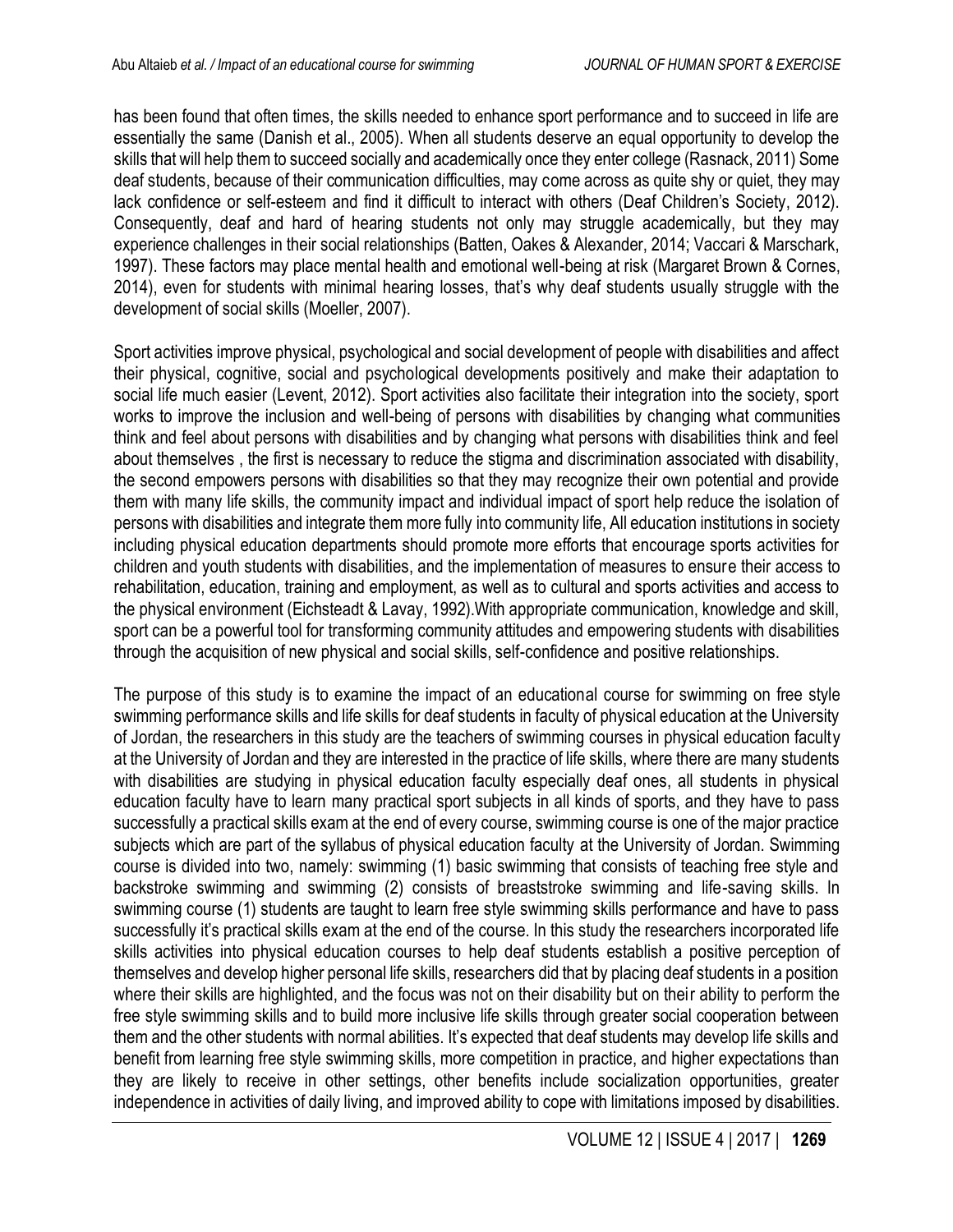(USA Swimming, 2014) Whereas, physical education is a process, in which there is a process of studying and learning, while learning is not simply gathering knowledge, the universal popularity of sport and physical education is its physical, social and economic development benefits, and its proven success as an education and social mobilization platform, make it an ideal tool for reducing the stigma associated with disability, these characteristics also make sport an ideal tool for fostering the socialization, independence, empowerment and full inclusion of persons with disabilities. In this sense, physical education and sport are not luxury, they are necessary and complementary approach that can expand the impact of traditional methods of stimulating individual and community development and empowerment, It is expected that participation in sport and physical education for persons with disabilities will help to build more inclusive communities and therefore greater social cooperation, it is also expected that sport is well suited to helping persons with disabilities acquire social and life skills they may be lacking, it teaches them how to communicate effectively, as well as the significance of teamwork and cooperation, goal-setting, self-discipline, respect for others, and the importance of rules. Sport also expected to enable persons with disabilities to take risks and learn how to manage failure and success in a safe and supportive environment (Conroy, 2007).

## **METHOD**

## *Participants*

This study investigates the impact of an educational course for swimming on free style swimming performance and life skills for deaf students, (life skills program as applied to swimming performance learning). Subjects were (10) male deaf students who were attended to swimming courses level (1) in the faculty of physical education at the University of Jordan, with mean age of (M age = 20.4 SD =1.35), they were learning free style swimming skills performance.

## *Procedures*

In the pre-test all subjects went through practical test of the free style swimming skills performance and completed life skills questionnaire (Bayyat et al., 2016) which measures five life skills before learning the free style swimming skills performance. The purpose of carrying out the questionnaire as a pre-test was to check their level of the certain five life skills. Subjects executed both physical practice of the free style swimming skills performance (physical practice and repeated execution of the skills performance, during a program conceited of eighteen sessions, 3 sessions a week, for 6-weeks, 60 mints per session), and life skills development dialogues program which focused on the certain life skills (Communications, teamwork, selfconfidence/self-Esteem, problem solving and decision-making/responsibility).After 6-weeks all subjects finished a post life skills questionnaire which measured the changes in their life skills level after learning the free style swimming skills performance, they also went through a post physical subjective performance evaluation (self-estimations) test which measured their level of the free style swimming skills performance. Conditions did not change between pre- and post-tests in the performance evaluation.

# *Life Skills Questionnaire*

The life skills questionnaire (Bayyat et al., 2016) consisted of (42) items reflecting five life skills which experts agreed to be the most appropriate and feasible to fulfill the aim of this study (see Appendix A). Bayyat et al., (2016) identified these skills as follows: (1) Communication: one's ability to express oneself verbally and nonverbally, expressing feelings, giving and receiving feedback without blaming. (2) Teamwork: one's ability to work with and help others and contribute to the group, generally towards achieving a general goal. (3) Confidence/ self –Esteem: one's overall general belief in self and one's ability. (4) Problem solving: enables us to deal constructively with problems of our lives. (5) Decision-making/Responsibility: helps us to deal constructively with decisions of our lives. Students were asked to circle the level of life skills they think they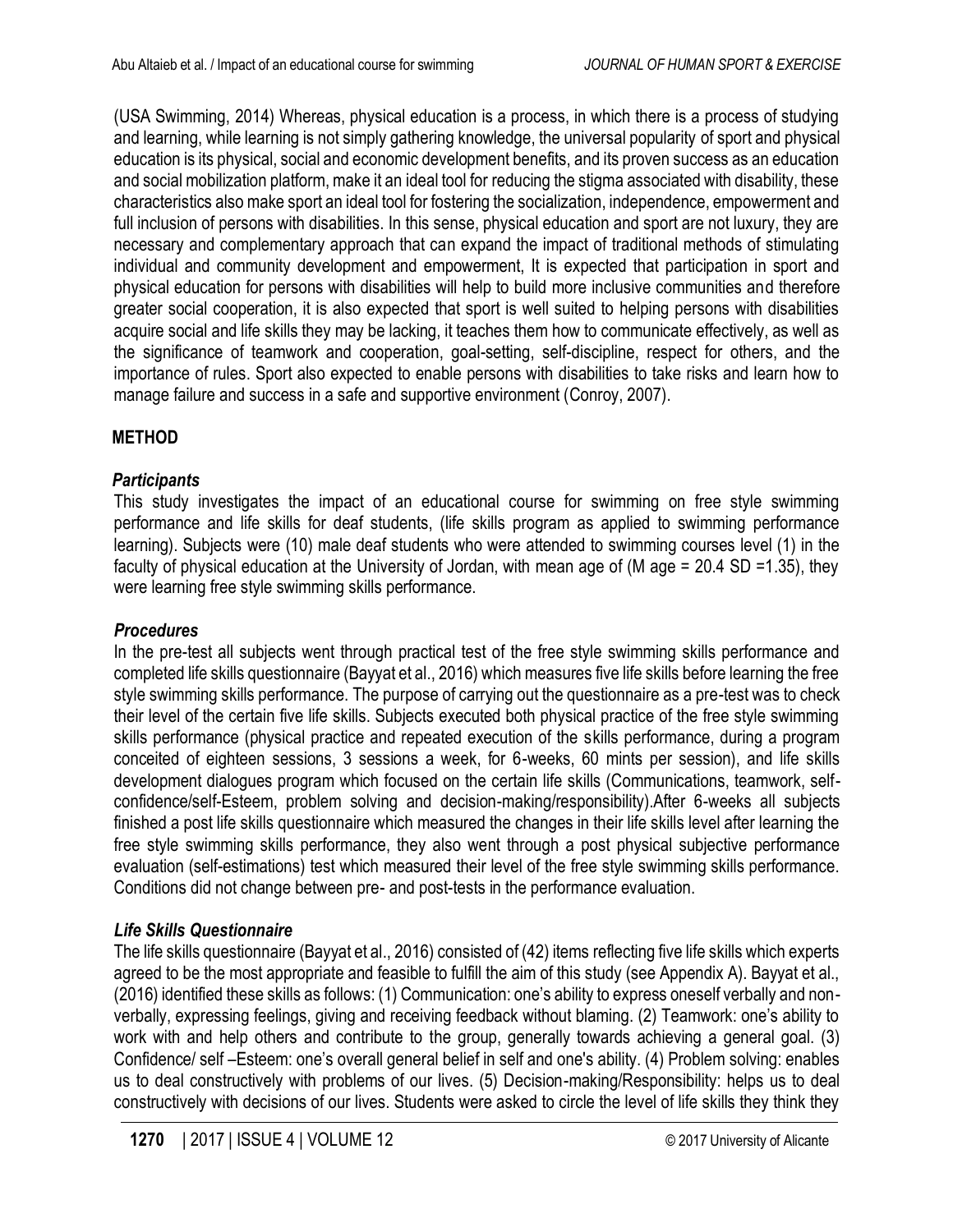acquired through their swimming context. A five-level Likert for frequency was used to assess each item: always (5), often (4), sometimes (3), rarely (2) and never (1), the scale's reliability coefficient has been calculated through measuring the internal consistency for each factor using the Cronbach's Alpha. Table 2 shows good levels of reliability with a total number of 0.81.

|    |               | Table. T. INCHADING COCHICLENT OF LIFE SNIIS (INOUGH SWITHHING CONCAT SCAIG |
|----|---------------|-----------------------------------------------------------------------------|
| No | Dimensions    | Cronbach's Alpha                                                            |
|    | Communication | $0.82*$                                                                     |
|    | Teamwork      | $0.79*$                                                                     |

| Table.1. Reliability coefficient of "Life skills through swimming context scale" |  |  |
|----------------------------------------------------------------------------------|--|--|
|                                                                                  |  |  |

3 Self Confidence/self esteem 0.78\* 4 Problem Solving 0.83\* 5 Decision-making/responsibility 0.82\*

6 Total scale 0.81\* *Note: \* indicates significance level at p<0.05*

### *The Program*

In the first training unit, after warming up in the water, all subjects performed the free style swimming skills and the test of the performance was conducted. The instruction that was given to subjects before they started was: "do the best you can" subjects were informed about their scores in the test, and they filled out the life skills questionnaire, all program sessions were supported by a competent interpreter for deaf. The program conceited of eighteen sessions for 6-weeks, 3 sessions a week, 60 minutes a session.

### *The program sessions*

- 1) 15 minutes: life skills development dialogues program.
- 2) 10 minutes: warm up in the pool.
- 3) 30 minutes: learning free style swimming performance.
- 4) 5 minutes: cool down.

## *Teaching Free Style Swimming Skills Performance Program*

Free style swimming is one of the four competitive strokes. It is also a valuable survival stroke. The teaching steps for free style swimming skills performance were:

- 1) **Basic Breathing Drills:** in shallow water, crouch down so the head gets under water holding breath as long as possible, exhale under water through the nose, exhale under water through both the nose and the mouth, inhaling above water through the nose and exhaling under water throug the mouth, bob up and down with the body in shallow water inhale while the head is above water and exhale while the head is under water (this drill gets the student familiar with rhythmic breathing in free style swimming).
- 2) **Teaching a Prone Position (Lying Flat on the Stomach):** being balanced and the body is horizontal in the water, learn how to keep the hips and legs close to the water surface with ease and without needing to kick hard.
- 3) **Teaching Legs Kick:** practice legs kick while in the water holding the side of the pool, kick for 12 meters holding a kickboard, kick for 12 meters without a kickboard.
- 4) **Teaching Arms Stroke:** free style arm stroke on dry land, free style arm stroke in the pool while the partner holding the learner's legs, body moving 12 meters forward in the pool with using arms stroke only.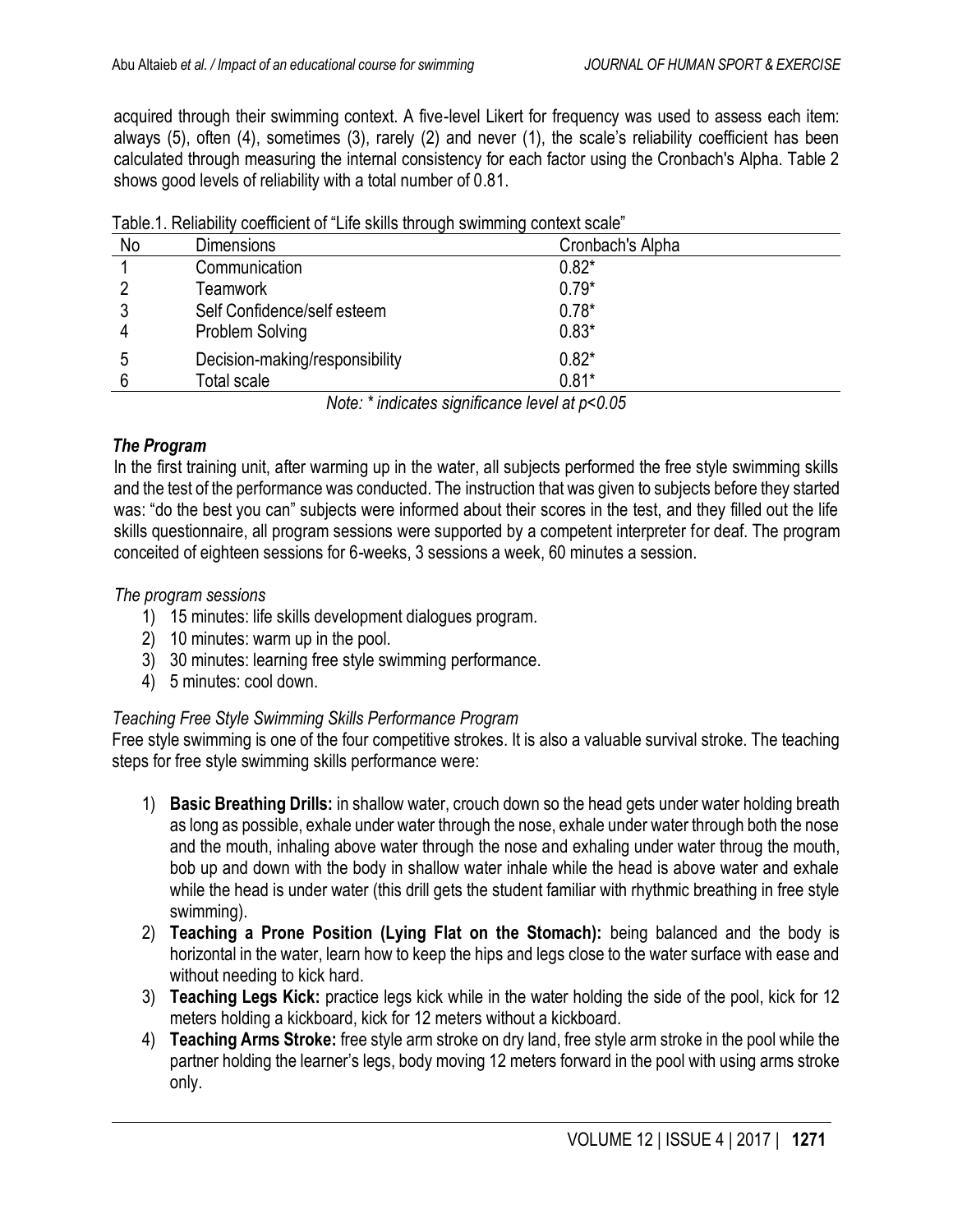- 5) **Coordination:** practice coordination between legs kicking and arms stroke while holding breath for 12 meters.
- 6) **Teaching Breath Timing Rhythm:** The researchers in this study are expert swimming instructors, they as a team evaluated the subject's skills performance in free style swimming skills performance in both pre and post-tests.

## *Statistical Analysis*

In order to obtain a complete image of the study results, data statistical analysis included: descriptive statistics (means, standard deviations, percentages, paired t.Test) to find out the significance of differences between pre-test and post-test for the study variables, as well as the Internal consistency of the scales using Cronbach's coefficient alpha. Data was processed by SPSS.

## **RESULTS**

For Statistical treatment the researchers used (means, standard deviations, & paired t.Test) Based on the data collected in this study, with due to the consideration to the limitation of the investigations, the results of this study were the following:

| <b>Dimensions</b>              | Pre-test |      | Post-test |           |      | P       |
|--------------------------------|----------|------|-----------|-----------|------|---------|
|                                | М        | SD   | М         | <b>SD</b> |      |         |
| Communication                  | 2.46     | 0.9  | 3.9       | 0.7       | 3.9  | $0.0*$  |
| <b>Teamwork</b>                | 2.94     | 1.11 | 4.1       | 0.84      | 2.61 | $0.0*$  |
| Self Confidence/self esteem    | 3.09     | 0.89 | 3.92      | 0.9       | 2.17 | $0.04*$ |
| <b>Problem Solving</b>         | 2.84     | 0.79 | 3.91      | 1.2       | 2.35 | $0.03*$ |
| Decision-making/responsibility | 2.74     | 0.74 | 4.12      | 0.9       | 3.74 | $0.0*$  |
| Total scale                    | 2.82     | 0.8  | 3.98      | 0.86      | 3.12 | $0.0*$  |

Table.2. Descriptive Statistics and t-test Results for life skills dimensions n=10.

*Note: \* indicates significance level at p<0.05*

Table 2 shows that there were significant differences between pre and post-test in life skills dimensions for the subject of this study.

The results show the role that sport can play in helping persons with disabilities to acquire the knowledge, skills, and confidence to become effective advocates for themselves and others. Sport has the power to reduce dependence and develop greater independence by helping individuals with disabilities to become physically and mentally stronger. Research has documented many physical benefits from sport and physical activity. For a group of young people with Down's syndrome, horseback riding increased coordination, posture, muscle tone, sitting balance, strength, and rhythmic movement of the upper body.78 Similarly, children with cerebral palsy who participated in a strength training program enjoyed significant improvements in strength and the ability to walk, run, jump, and climb stairs (Burgess, 2007). Sport also promotes socialemotional development and facilitates self-help. The same study of the benefits of horseback riding for people with Down's syndrome found improvements in participants' emotional control, social awareness, selfconfidence, self-esteem, and self-concept, as well as increased motivation and independence (DePauw, 1986).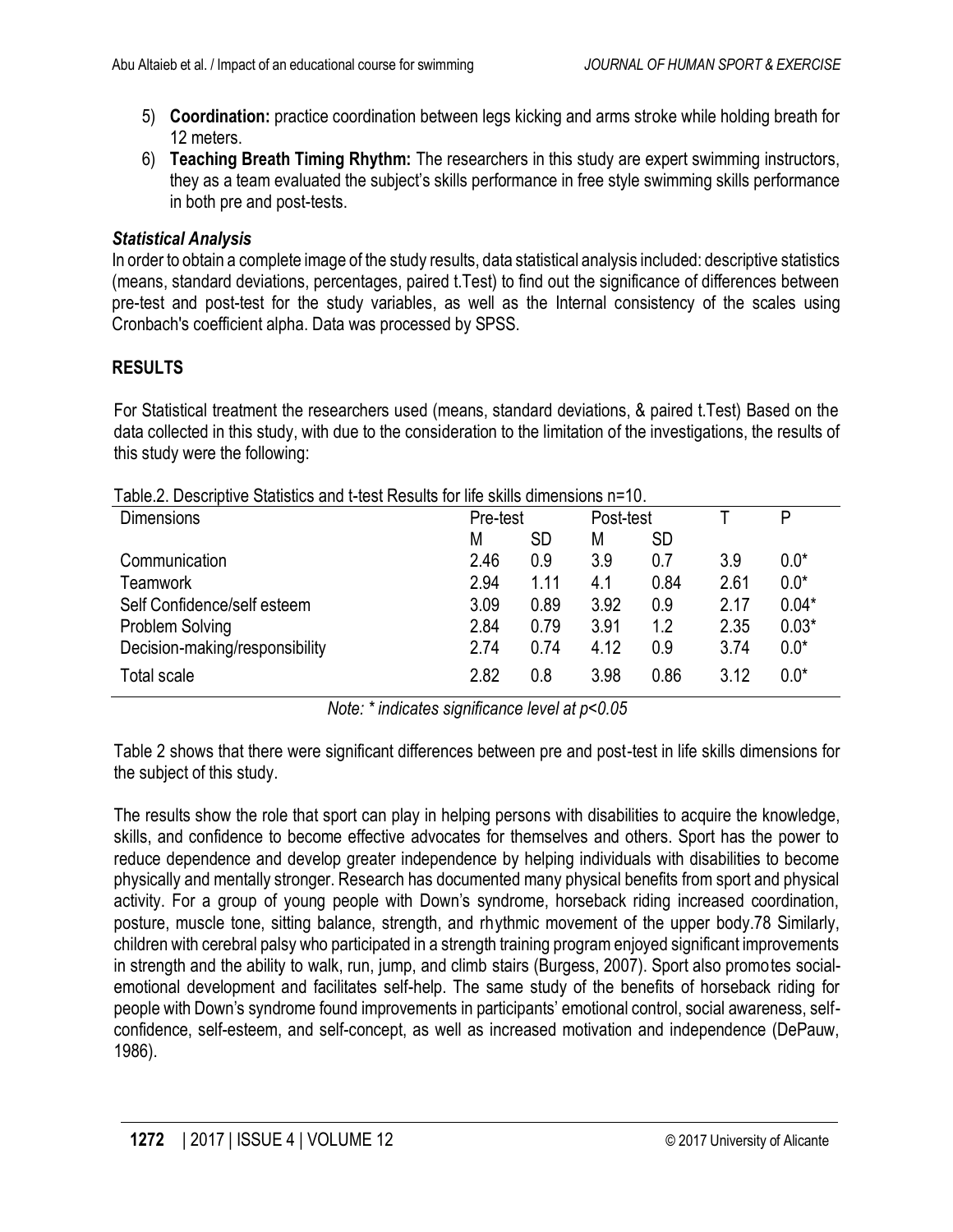Many individuals with disabilities accept the exclusion and discrimination they encounter because they feel powerless to change their situation. Additionally, many persons with disabilities have never been taught that they deserve more equitable treatment and that they have rights which should be respected. Without role models and information about living with their disabilities, persons with disabilities lack the knowledge and tools to make improvements in their lives and in their community.

If they have not seen examples of better conditions, they may have difficulty imagining a different situation. Those individuals who might have been interested in working for change may never have the opportunity to learn the leadership and advocacy skills necessary to create change Sport is an effective means of building knowledge and awareness among persons with disabilities because it allows large groups to come together in an enjoyable way (Mastandrea,2007).

This is especially true in areas where sport is one of the few means of entertainment. Sport also provides a forum to enable persons with disabilities to build the skills they need to advocate for and influence change (Mastandrea, 2007). The awareness and confidence that persons with disabilities gain through sport are often the impetus for engaging in advocacy work, as the communication, leadership and teamwork skills they develop are easily transferred into this new arena.

Sport's unique capacity to cut across linguistic and cultural barriers gives it a singular capacity when it comes to inclusion, when an individual with a hearing impairment is placed on a football field, he sees that communication with his peers does not require him to hear their words, he understands that his teammate's pointing hand means he wants to receive the ball downfield, he understands that clapping by his coaches and teammates means he did well. As one participant with a hearing impairment explained: "*When I was on*  the athletic fields, I felt normal for the first time in my life. I could do what everyone else could do. I didn't *have to worry about struggling to communicate. I just played. My teammates respected me for my playing skills and began to make efforts to include me.*"

This experience also helped those who played with him to put aside their fears about trying to communicate with individuals who have hearing impairments.

|                         | Pre-test                             |                   | Post-test |                          | -    |           |
|-------------------------|--------------------------------------|-------------------|-----------|--------------------------|------|-----------|
| performance<br>Swimming | M                                    | сn<br>◡           | M         | Ωr<br>◡                  |      |           |
|                         | $\Lambda$ $\cap$<br>ົ<br><b>U.IL</b> | C<br>. . <u>.</u> | ⇁<br>     | 0<br><sup>n</sup><br>∠.∪ | 4.85 | ብ*<br>v.v |

|  |  |  | Table.3. Descriptive Statistics and t-test Results for life swimming performance n=10. |  |
|--|--|--|----------------------------------------------------------------------------------------|--|
|  |  |  |                                                                                        |  |

Table 3 shows that there were significant differences between pre and post-test in free style swimming performance level for the subjects of this study.

## **CONCLUSION**

The educational course for swimming had a positive impact on free style swimming performance and life skills for deaf students in the faculty of physical education at the University of Jordan. Sport programs have the power to reduce dependence and develop greater independence by helping individuals with disabilities especially deaf people to become physically and mentally stronger. Sport programs also promote socialemotional development and facilitate self-help, reduced stigma and increased self-esteem, self-confidence and social and life skills. The universal popularity of sport, its physical, social and economic development benefits, and its proven success as an education and social mobilization platform, make it an ideal tool for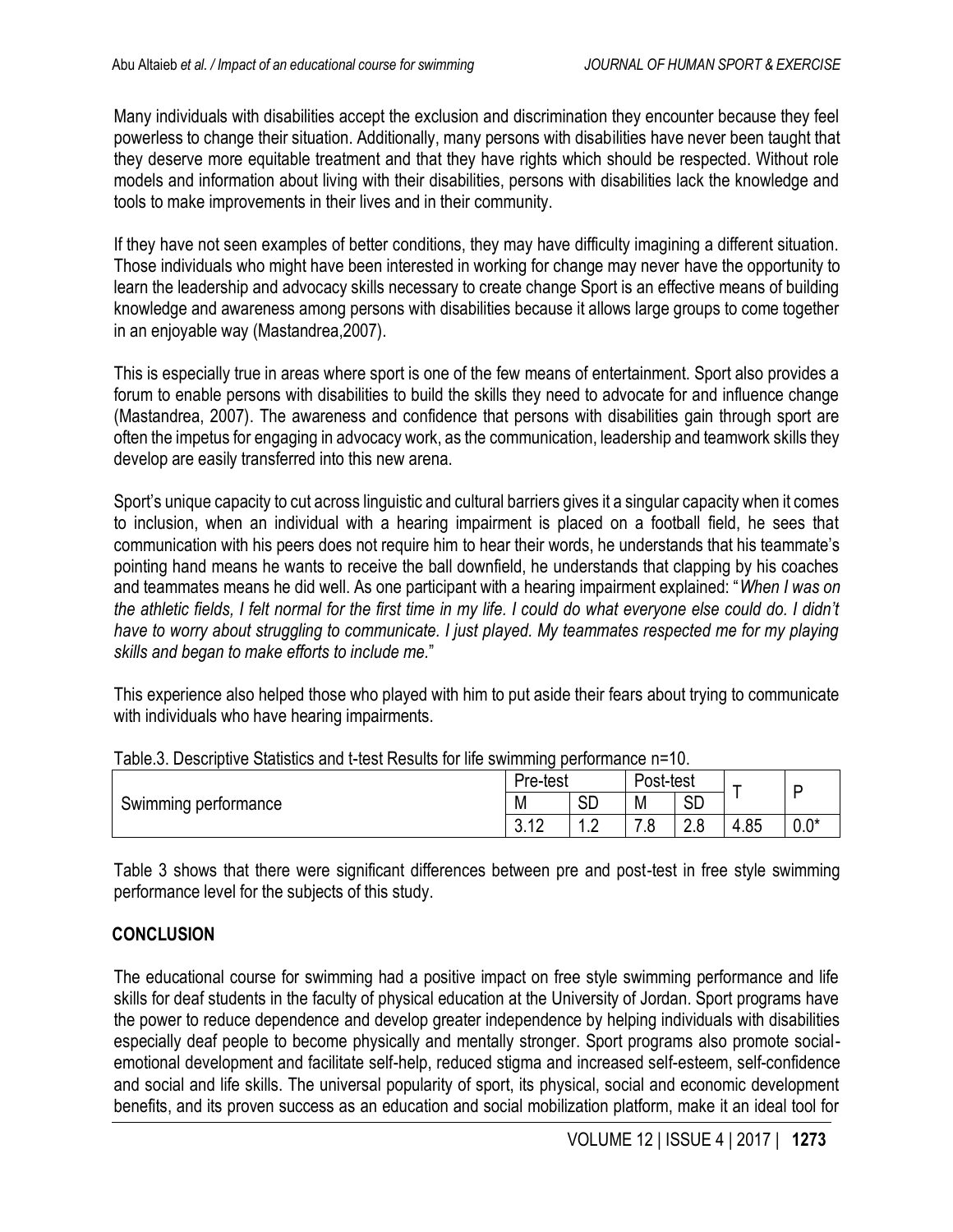reducing the stigma associated with disability. These characteristics also make sport an ideal tool for fostering the socialization, independence, empowerment and full inclusion of persons with disabilities. In this sense, sport is not a luxury. It is a necessary and complementary approach that can expand the impact of traditional methods of stimulating individual and community development and empowerment.

## **REFERENCES**

- 1. Batten, G., Oakes, P. M., & Alexander, T. (2013). Factors Associated With Social Interactions Between Deaf Children and Their Hearing Peers: A Systematic Literature Review. Journal of Deaf Studies and Deaf Education, 19(3), 285-302.<https://doi.org/10.1093/deafed/ent052>
- 2. Bayyat, M. M., Orabi, S. M., & Abu Altaieb, M. H. (2016). Life Skills Acquired in Relation to Teaching Methods Used Through Swimming Context. Asian Social Science, 12(6), 223. <https://doi.org/10.5539/ass.v12n6p223>
- 3. Burgess, E. (2007). "Participation in Sport", Sport for Persons with a Disability, Perspectives (Volume 7), C. Higgs & Y. Vanlandewijck, Eds (Berlin: ICSSPE, Inter-American Convention on the Elimination of All Forms of Discrimination against Persons with Disabilities at 35-39. Deaf Children's Society. (2012). Deaf-friendly swimming. National Deaf Children's Society © NDCS March 2012 15 Dufferin Street, London EC1Y 8UR.
- 4. Conroy, E. C. (2007). Aiming for Inclusive Sport: the Legal and Practical Implications of the United Nation's Disability Convention for Sport, Recreation and Leisure for People with Disabilities.The Entertainment and Sports Law Journal, 5(1), 4.<https://doi.org/10.16997/eslj.75>
- 5. Danish, S. J., Forneris, T., & Wallace, I. (2005). Sport-Based Life Skills Programming in the Schools.Journal of Applied School Psychology, 21(2), 41-62. [https://doi.org/10.1300/J370v21n02\\_04](https://doi.org/10.1300/J370v21n02_04)
- 6. Danish, S. J., Petitpas, A. J., & Hale, B. D. (1993). Life Development Intervention for Athletes. The Counseling Psychologist, 21(3), 352-385.<https://doi.org/10.1177/0011000093213002>
- 7. DePauw, K. (2005). Disability Sport. Human Kinetics, Inc.
- 8. DePauw, K. P. (1986). Horseback Riding for Individuals with Disabilities: Programs, Philosophy, and Research. Adapted Physical Activity Quarterly, 3(3), 217-226[. https://doi.org/10.1123/apaq.3.3.217](https://doi.org/10.1123/apaq.3.3.217)
- 9. DePauw, K. P., & Gavron, S. J. (1995). Disability and sport. Champaign: Human Kinetics.
- 10. Eichstaedt, C. B., & Lavay, B. W. (1992). Physical activity for individuals with mental retardation: Infancy through adulthood. Champaign: Human Kinetics Books.
- 11. Fukuchi, K. (2007). "My Hope for an Inclusive Society" in Sport in the United Nations Con-vention on the Rights of Persons with Disabilities. [Fukuchi, "Hope"].
- 12. Kozub, F. (2003). Explaining physical activity in individuals with mental retardation: an ex-ploratory study, Education and Training in Developmental Disabilities-September, 38(3), 302–313.
- 13. Levent, I., Kirimoglu, H., Oz, A. (2012). Evaluation of social skill levels of the hearing-impaired football players, Science, Movement and Health, 2, 151- 158.
- 14. Margaret Brown, P., & Cornes, A. (2014). Mental Health of Deaf and Hard-of-Hearing Adolescents: What the Students Say. Journal of Deaf Studies and Deaf Education, 20(1), 75-81. <https://doi.org/10.1093/deafed/enu031>
- 15. Mastandrea, L (2007) "The Importance of Sport to the Convention on the Rights of Persons with Disabilities" in Sport in the United Nations Convention on the Rights of Persons with Disabilities (IDSWG, Centre for the Study of Sport in Society, Northeastern University, 2007) at 39, online: International Platform on Sport and Development http://www.sport anddev.org/data/document/document/336.pdf.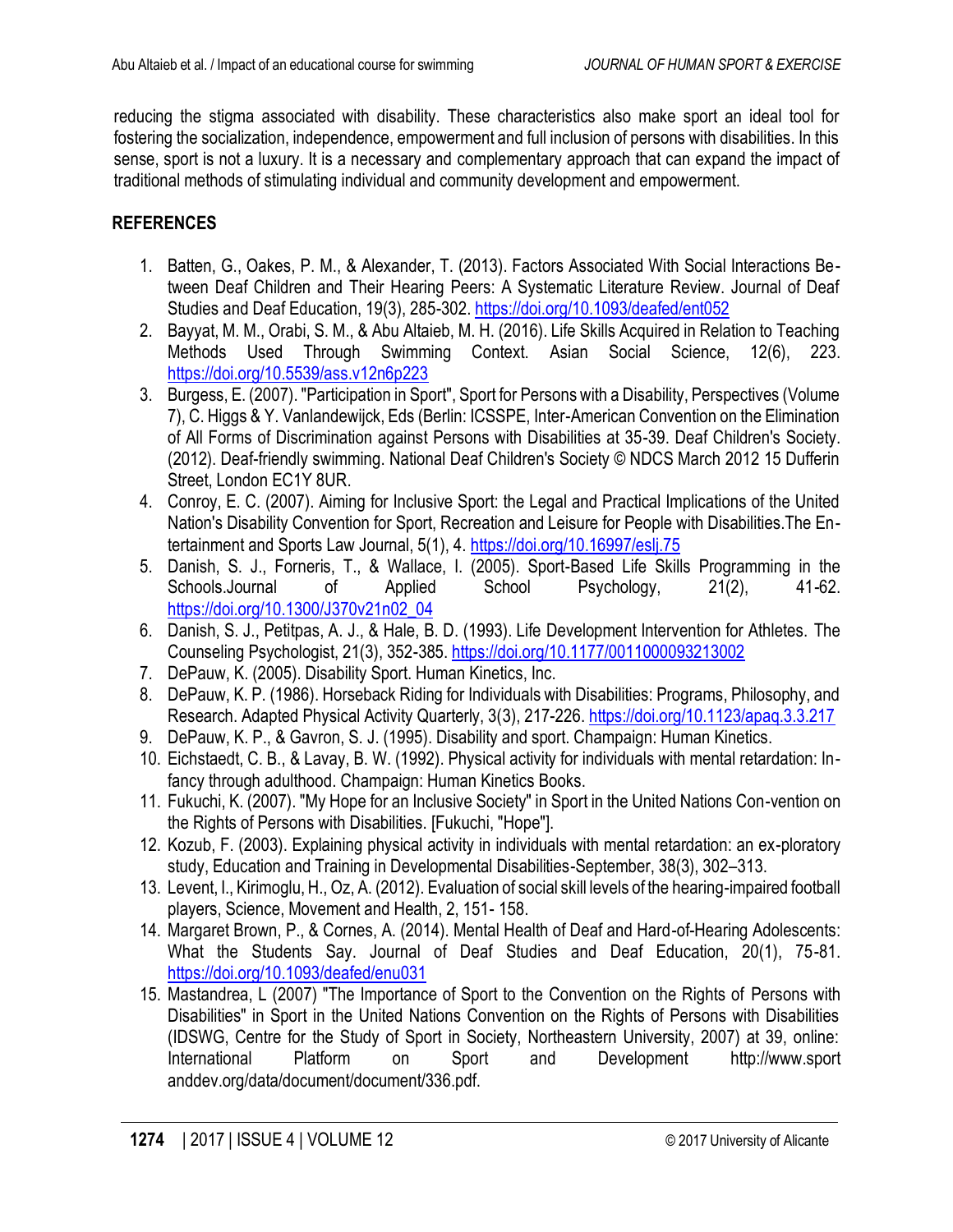- 16. Moeller, M. P. (2007). Current State of Knowledge: Psychosocial Development in Children with Hearing Impairment. Ear and Hearing, 28(6), 729-739. <https://doi.org/10.1097/AUD.0b013e318157f033>
- 17. Parnes, P & Hashemi, G. (2007). Sport as a Means to Foster Inclusion, Health and Well-Being of People with Disabilities, in Literature Reviews on Sport for Development and Peace at 21, online: SDP IWG [http://iwg.sportanddev.org/data/mleditor/file/Lit.%20Reviews/litera](http://iwg.sportanddev.org/data/mleditor/file/Lit.%20Reviews/litera-ture%20review%20SDP.pdf)[ture%20review%20SDP.pdf.](http://iwg.sportanddev.org/data/mleditor/file/Lit.%20Reviews/litera-ture%20review%20SDP.pdf)
- 18. Rasnack, C. (2011). The effects of life skills program on the social and academic performance of Frenchman student athletes, WWU Master's Thesis Collection. Pp. 144.
- 19. Sajadian, M., & Mehr, M. K. (2011). The Effect of Swimming Skill Education on Self-Esteem and Compatibility of Boy's Primary School Students. Procedia - Social and Behavioral Sciences,30, 2225- 2229.<https://doi.org/10.1016/j.sbspro.2011.10.434>
- 20. Toronto: Inclusion International, (2006). Hear Our Voices: People with an Intellectual Disabil-ity and their Families Speak Out on Poverty and Exclusion online: Inclusion International [http://www.ii.tomekklas.com/site\\_uploads/File/Hear%20Our%20Voices%20w%20Covers.pdf.](http://www.ii.tomekklas.com/site_uploads/File/Hear%20Our%20Voices%20w%20Covers.pdf)
- 21. UNESCO, (21 November 1978) International Charter of Physical Education and Sport online: UNESCO [http://www.unesco.org/education/nfsunesco/pdf/SPORT\\_E.PDF](http://www.unesco.org/education/nfsunesco/pdf/SPORT_E.PDF)
- 22. United Nations, (20 December 1993) The Standard Rules on the Equalization of Opportuni-ties for Persons with Disabilities A/Res/48/96 online: UN Enable [http://ww](http://ww-w.un.org/esa/socdev/enable/dissre00.htm)[w.un.org/esa/socdev/enable/dissre00.htm.](http://ww-w.un.org/esa/socdev/enable/dissre00.htm)
- 23. United Nations, (3 December 1982) World Programme of Action Concerning Disabled Per-sons A/Res/37/52, online: UN Enable [http://www.un.org/esa/socdev/enable/ diswpa00.htm](http://www.un.org/esa/socdev/enable/%20diswpa00.htm)
- 24. USA Swimming. (2014). Including Swimmers with a Disability: A Guide for Coaches, Doc-ument posted on the Disability Swimming page of the USA Swimming website.
- 25. Vaccari, C., & Marschark, M. (1997). Communication between Parents and Deaf Children: Implications for Social-emotional Development. Journal of Child Psychology and Psychiatry,38(7), 793-801. <https://doi.org/10.1111/j.1469-7610.1997.tb01597.x>
- 26. Vernacchia, R. A. (2007). The next step: Helping athletes make the psychological transitions to college life will improve their performance both on and off the field. Techniques for Track and Field and Cross Country, 1(2), 20-24.
- 27. Walker, S.(2007). The Convention on the Rights of Persons with Disabilities: The Participa-tion in Sport and the Right to Take Part in Cultural Life in Sport in the United Nations Con-vention on the Rights of Persons with Disabilities (International Disability in Sport Working Group, Center for the Study of Sport in Society, Northeastern University).



This title is licensed under a [Creative Commons Attribution-NonCommercial-NoDerivs 3.0 Unported](http://creativecommons.org/licenses/by-nc-nd/3.0/) License.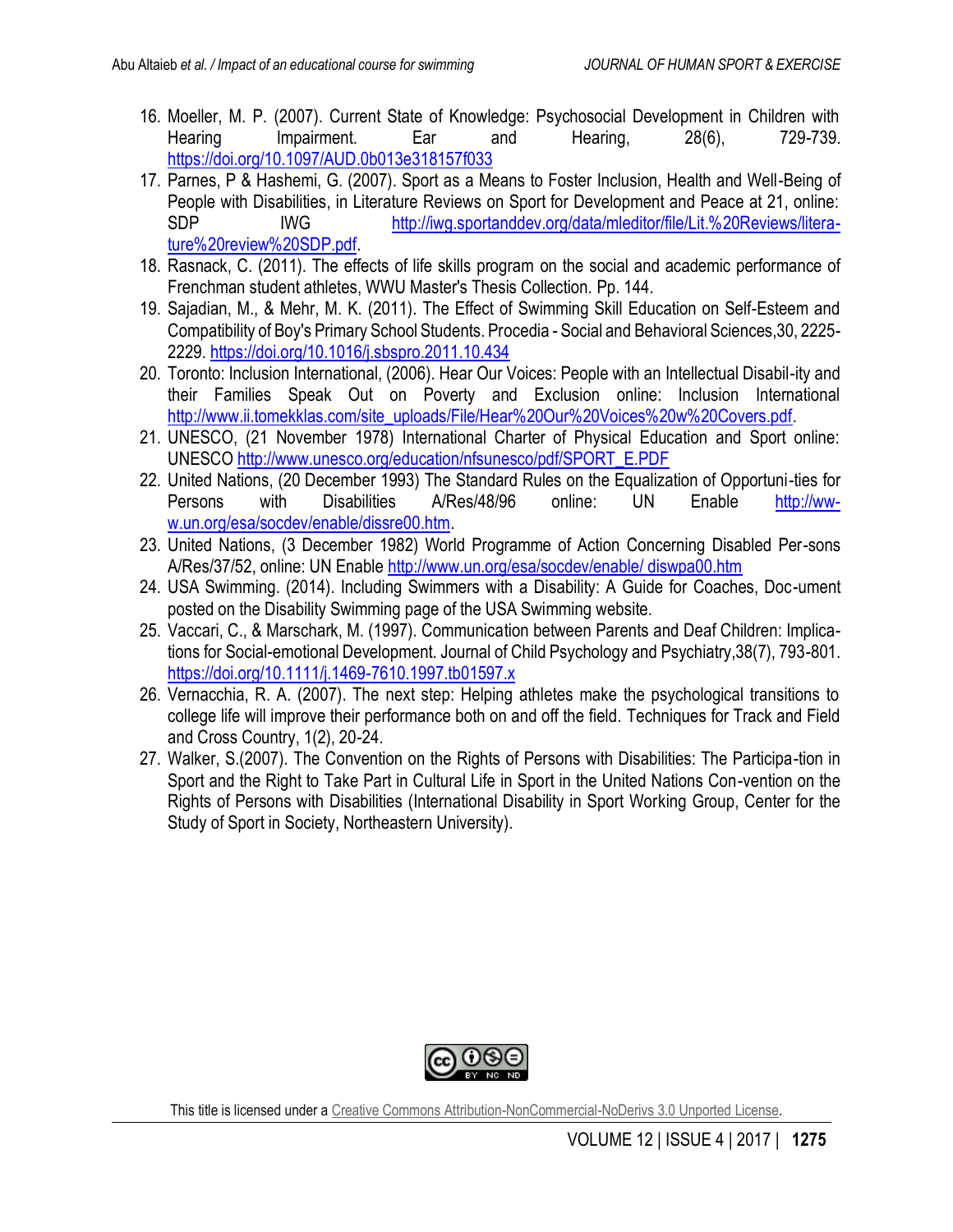## **APPENDIX A**

Life skills through swimming context scale.

Please circle the appropriate response which is most descriptive of you.

| Item# | Life skills                                                                                            | <b>Always</b> | Often | Sometimes | Rarely | <b>Never</b> |
|-------|--------------------------------------------------------------------------------------------------------|---------------|-------|-----------|--------|--------------|
| 1     | I listen carefully to the technical explanation of the skills.                                         |               |       |           |        |              |
| 2     | I focus during listening to the teacher's instructions.                                                |               |       |           |        |              |
| 3     | I interpret the non-verbal signals of the teacher during<br>practice.                                  |               |       |           |        |              |
| 4     | I show suitable reactions during swimming practice.                                                    |               |       |           |        |              |
| 5     | I am good at following instructions.                                                                   |               |       |           |        |              |
| 6     | I avoid pre-judging performance.                                                                       |               |       |           |        |              |
| 7     | use verbal and non-verbal communication to interact with<br>others.                                    |               |       |           |        |              |
| 8     | I communicate with others with confidence.                                                             |               |       |           |        |              |
| 9     | I openly accept others' opinions.                                                                      |               |       |           |        |              |
| 10    | negotiate with others to convince them with my point of view<br>about the right performance of skills. |               |       |           |        |              |
| 11    | I respect and accept others' ideas.                                                                    |               |       |           |        |              |
| 12    | I am a team player.                                                                                    |               |       |           |        |              |
| 13    | I make sure to follow the teachers' instructions.                                                      |               |       |           |        |              |
| 14    | Group interest is always the priority.                                                                 |               |       |           |        |              |
| 15    | I willingly help others.                                                                               |               |       |           |        |              |
| 16    | I make sure to enforce trust bonds between team members                                                |               |       |           |        |              |
| 17    | I endure training pressure along with my team.                                                         |               |       |           |        |              |
| 18    | I can listen to others.                                                                                |               |       |           |        |              |
| 19    | discover faults in the swimming performance which my col-<br>leagues fail to do.                       |               |       |           |        |              |